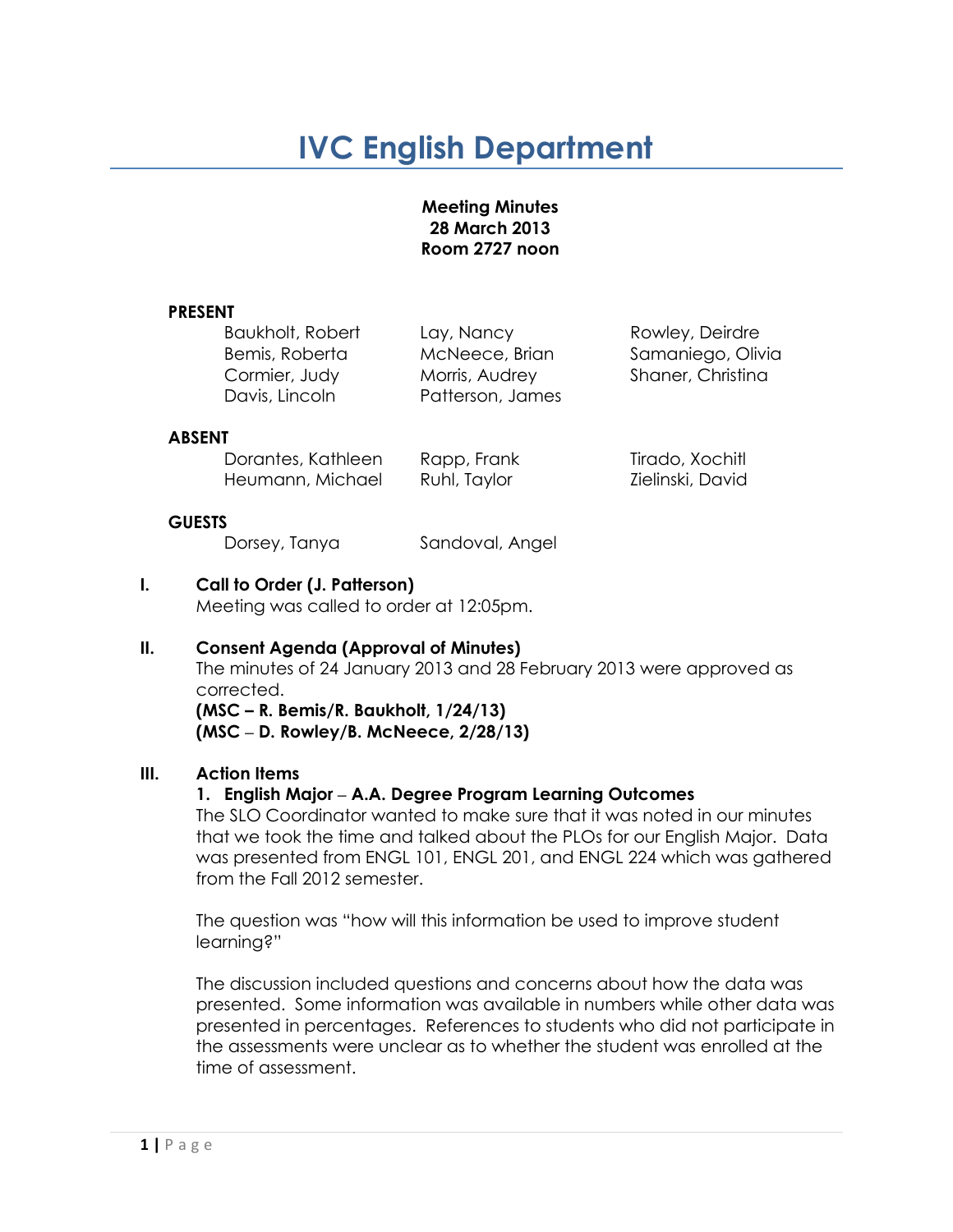Pertaining to the data assessed for PLO 1 (Plagiarism and Academic Ethics), Brian McNeece suggested that the 201 teachers get together and talk about their various classes, which techniques worked, and which ones didn't seem to work.

Brian reminded the department that a recommendation from the Accreditation Committee is to do this very thing (dialogue about student learning). We haven't really been doing well because once we receive the results of our assessments, what do we do with them? We really don't demonstrate that we did much with the data. We need to discuss the results and show how we're going to improve our teaching with those results. James will set up a meeting.

James then asked about the teaching of plagiarism and ethics in ENGL 008, ENGL 009, and ENGL 010. It was noted that ENGL 111 also included teaching on plagiarism. Various instructors reported on how they address plagiarism and what kinds of plagiarism occur in their classes.

Deirdre Rowley had assessed PLO 2 in the ENGL 224, Survey of British Literature course, and she gave a brief explanation of how she assessed her class.

Discussion turned to the canceling of Literature classes. These classes usually only have a handful of students every semester. If we want to offer a major, we have to offer the classes that go along with it.

Brian came up with the idea of marketing the classes. We should make flyers and post them on campus and out in the community. With IVUP, he feels that we may have more students staying here in the valley for the degree. James said we need to get the word out to the local high schools that we have a new degree in English and that they can stay here for their first two years and then transfer to the university after that.

## **IV. Announcements**

## **1. Coaching & Collaboration Training Friday, 12 April 2013**

James said that we have some money in our budget so he'll be bringing in Queana Givens from ICOE. She'll be helping us develop our collaboration skills.

**2. Engl 110 Collaboration workshops – Tuesday, 16 April, Thursday, 18 April** Olivia and Xochitl along with James will be coaching and collaborating their ideas for ENGL 110.

## **V. Discussion**

James gave an update regarding the fall schedule. At first Kathy wanted to work on both fall and spring schedules at the same time but later changed her mind. James will be turning in a preliminary schedule tomorrow (29 March).